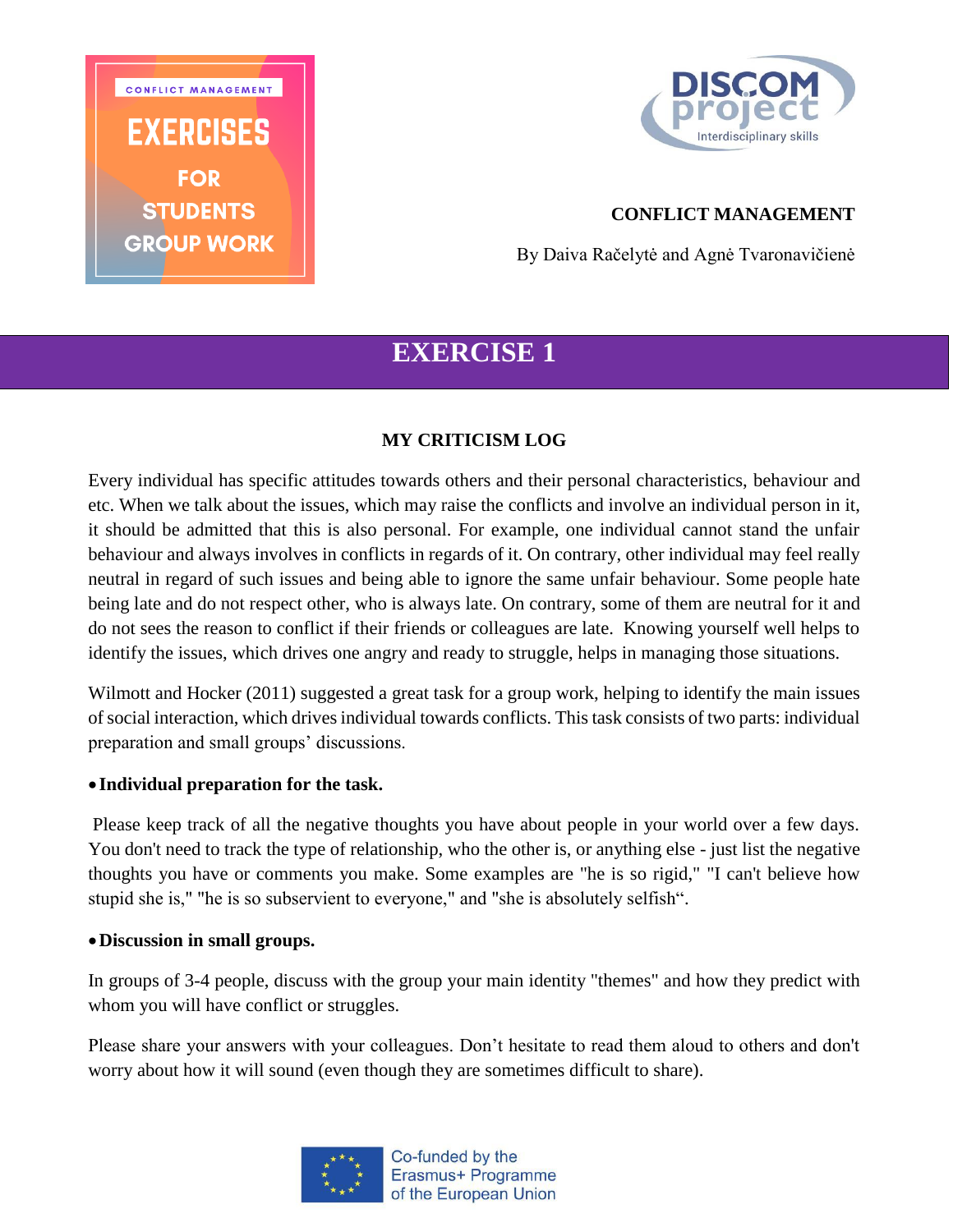Discuss with group members helping identify to every individual his/her two or three main "themes" for the criticisms of others. Most of people have two or three main identity dimensions that arise in criticisms of others. You should help to put these "themes" in non-judgmental or positive terms. For example, if person says such things about his colleagues such as "I doubt the wisdom of confiding in his insight," "she didn't do very well in university," "I just don't know how he became a professional given his inability to process all the details," and "he isn't very bright." These examples clearly identify the theme of "lack of intelligence".

Group should discuss not only the important "themes" of every individual, but also as well how they predict with whom that individual will have conflict or how such criticisms can effect conflict management process.

# **EXERCISE 2**

# **HOT BUTTONS AND CONSTRUCTIVE RESPONSES TO CONFLICT**

This activity will help participants to be aware of some of their emotional hot buttons, and to find more constructive ways to deal with conflict more effectively.

Directions:

A. For the next five minutes, you will have a chance to tell the other members of your group how to push their emotional hot buttons. Please write down as many specific things as you can. For example:

*How to push my buttons . . .:* 

*Rude tone; Know-it-alls; People who don't get to the point; "What you should do is . . ."; "You never/always . . ."; "Shut up!"* 

For group discussion, form small groups of four to seven see how many emotional hot buttons everybody can come up with.

Discussion Questions:

1. What are your usual responses to hot buttons and what can you do about it?

2. What are some ways we can learn to recognize and to control our hot buttons when interacting with others?

3. What happens if we push someone else's buttons?

B. Please read descriptions of constructive responses to conflict (see text below) and compare your personal ways to deal with hot buttons.

C. Question for final discussion: How does this activity can help you deal with conflict more effectively?

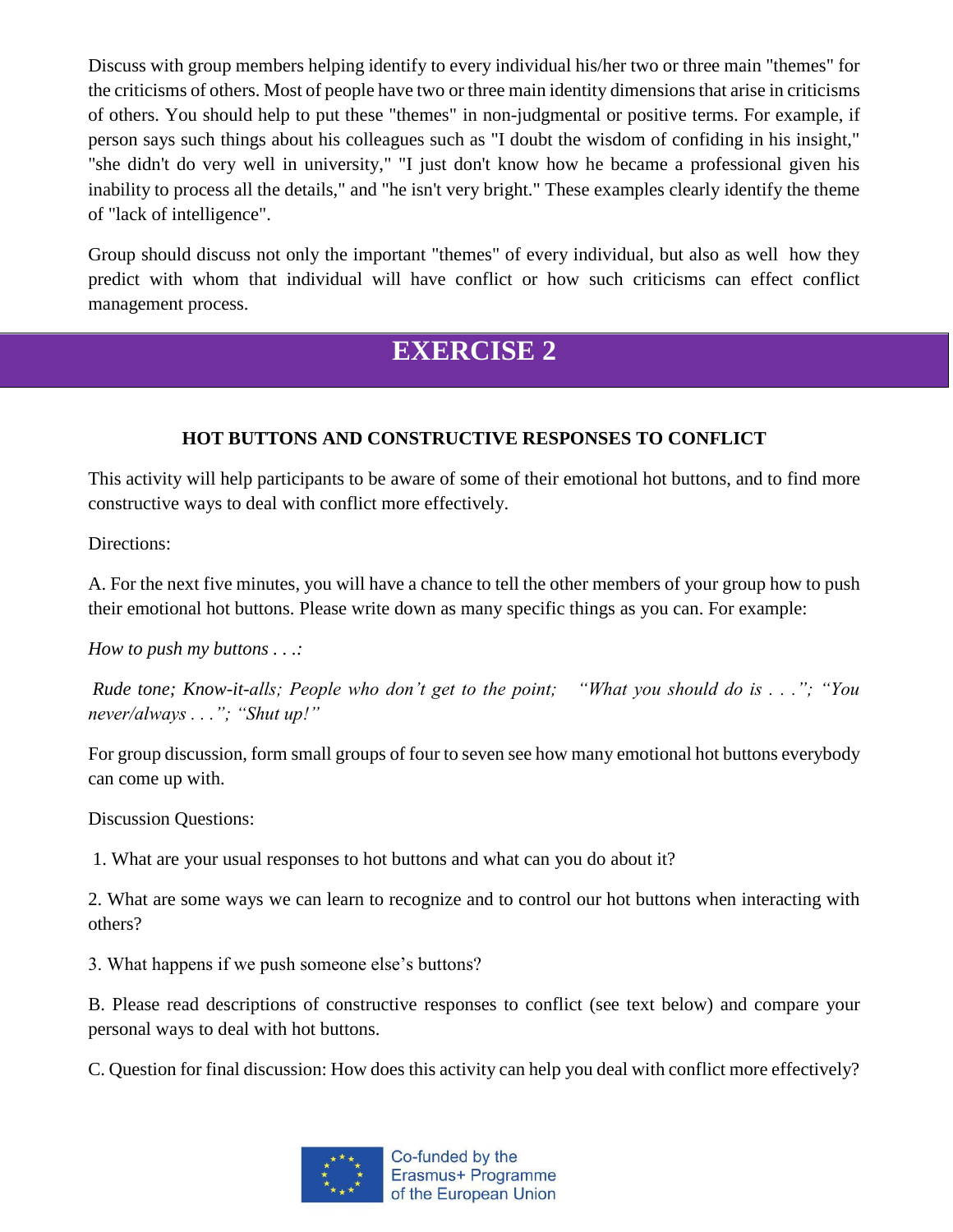Runde and Flanagan (2007) stress importance of appropriate actions for conflict competent leader behaviour. Our constructive responses to conflict can be analysed as active and passive constructive behaviours. You can analyse your personal behaviour or group conflict situations using these explanations:

### **Active constructive responses to conflict**

Active Constructive Behaviours are responses to conflict that involve doing or saying things that reduce conflict tension, deescalate conflict and improve the conflict situation.

## **Perspective Taking** has these components:

- Listening to the other conflict participant with the intent of understanding rather than debating
- Summarizing the other conflict participant's point of view about the conflict to his or her satisfaction

• Expressing empathy by identifying the other conflict participant's emotions and demonstrating understanding

## **Creating Solutions** has these components:

• Identifying multiple potential solutions with other conflict participants (one potential solution is not enough!)

- Discussing the viability of potential solutions with other conflict participant
- Agreeing on solutions to try

## **Expressing Emotions** has these components:

- Identifying and disclosing emotions to other conflict participant
- Open discussion about thoughts and feelings and their impact on the situation
- Casting no blame

**Reaching Out** includes these components:

- Making the first move to resume communicating with a other conflict participant
- Attempting to repair emotional damage caused during the conflict
- Offering an apology or making amends when warranted

## **Passive constructive responses to conflict**

Passive Constructive Behaviours often are characterized by withholding comments or refraining from some action and often require very little overt effort, but they usually result in conflict de-escalation and the reduction of mutual tensions and harmful effects of conflict and can maximize opportunities for creative or innovative solutions in trying circumstances.

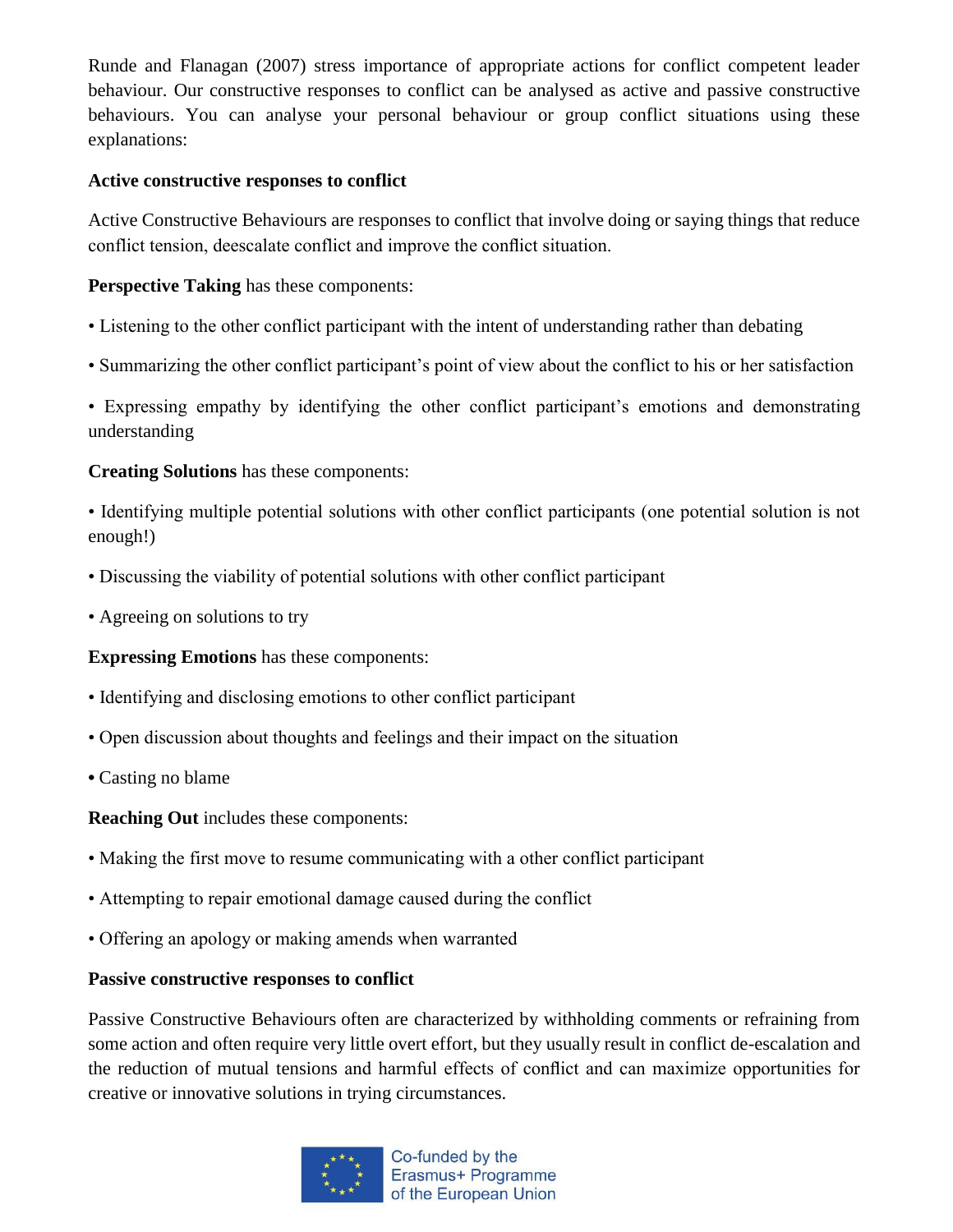### **Reflective Thinking** has these components:

- Taking the time to notice and analyse one's own and other parties' reactions during conflict
- Reviewing the immediate and potential ongoing impact of the conflict
- Thinking through alternatives for effectively responding to the conflict

**Delay Responding** has these components:

• Calling a time-out when one or both parties feel injured or downtrodden

• Suggesting a temporary disengagement from the conflict conversation to interrupt the flow of a conflict escalation cycle

• Creating a pause during the conflict when tensions are so high that the interaction becomes ineffective

**Adapting** includes these components:

- An optimistic mind-set that views conflict as inevitable and resolvable
- A willingness for flexibility by entertaining alternatives for resolution
- Being alert for changes that may show new opportunities for engaging in resolution dialogue.

# **EXERCISE 3**

## **INTERVIEW**

In order to gain for knowledge how ability to identify the conflict style may be used in practice, please engage in the fulfilment of this task oriented towards job interview experience.

Direction: In small groups, develop a list of interview questions that you will use for potential new hires. These questions should give you a sense of how this person responds to conflict and how well she or he will fit into your team's environment. Compare lists of different groups.

In addition to designing appropriate interview questions, discuss what other sources of information will provide clues as to how this person deals with problem solving and teamwork?

Questions for further discussion:

Although the conflict management strategies usually are used as an individual-level tool, we often see analogous behaviours within teams and even entire organizations. Which style best describes the unit in which you study? Why? Which style best describes your organization as a whole? How does your individual style fit in with those in your study environment?

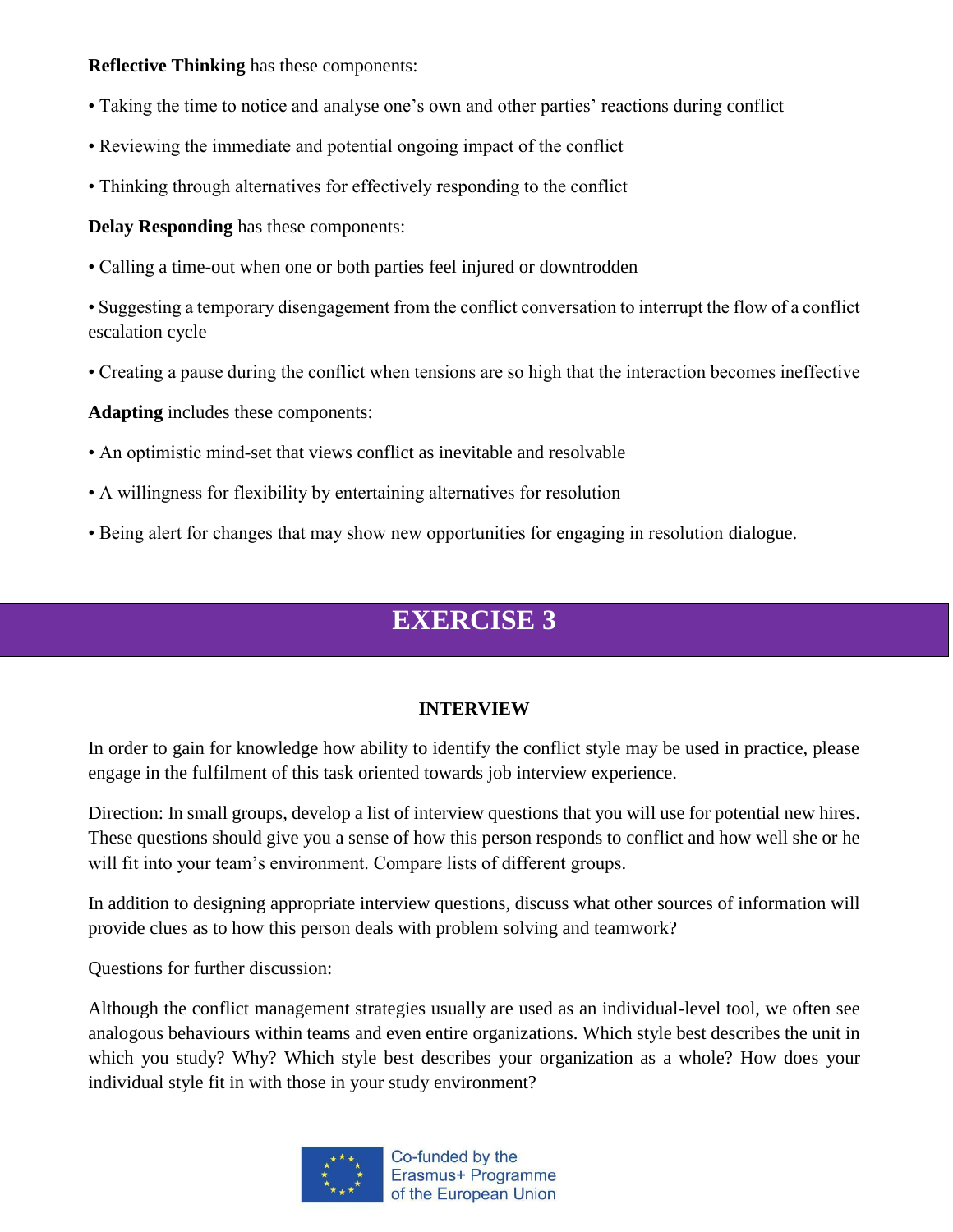# **EXERCISE 4**

### **"THE DOGGIE DISCONTENT"**

This activity will help you to identify conflict management styles and conflict related roles.

McCorkle and Reese (2018, p.130) suggest such an exercise for developing skills to identify the most evident styles in concrete situation. The case is presented below:

*Before Tess and Molly became roommates, Tess made sure that Molly would be fine with her lovable little dog Gretel, a five-year-old schnauzer. After about two months, Molly met Tess at the door, obviously upset:*

*Molly: "We need to talk. I hate living here! I can't stand your dog anymore. She jumps on me and the house smells like a dog. I like some animals, but I hate your dog!" Tess: (Shocked). "You knew about Gretel when we moved in. She's a schnauzer for God's sake—they love everybody. It's not like she's a pit bull and going to attack you. What did you expect?" Molly: "I was hoping the apartment wouldn't allow dogs." Tess: "I wouldn't have moved in with you then. I could never live without Gretel." Molly: "I think you should get rid of her." Tess: "That is not going to happen! You knew I had a dog. And I don't have the money to move. You got yourself into this situation, so you figure a way out of it."*

*Molly left the apartment and slammed the door. Gretel, sensing something was wrong, walked over to comfort Tess.*

Directions:

- A. Please read presented case to identify conflict management styles participants use in this situation. Discuss dynamics and efficiency of different styles.
- B. Please read description of supervisor related roles (see table 1). 5-8 participants of group can choose different roles and try to solve conflict in role play using different ways. After completing role plays a group discussion should be provided to explore strengths and weaknesses or challenges of different roles in conflict.

| Table 1. Supervisor conflict – related roles (based on Chavez Rudolph) |  |
|------------------------------------------------------------------------|--|
|                                                                        |  |

| <b>CONFLICT</b>                | How this role may be  | (This is someone who)      | For what purpose is this             |
|--------------------------------|-----------------------|----------------------------|--------------------------------------|
| <b>RELATED</b><br><b>ROLES</b> | defined?              |                            | role intended?<br>(Intended Outcome) |
| Rule                           | One who knows and     | A violation or potential   | To inform in an effort to            |
| Enforcer                       | informs others about  | violation is seen and a    | gain compliance with                 |
|                                | applicable rules,     | duty is felt to prevent or | applicable rules, policies,          |
|                                | policies, procedures, |                            | procedures, laws, etc.               |
|                                | laws, etc. and gives  |                            | and/or to prevent or                 |

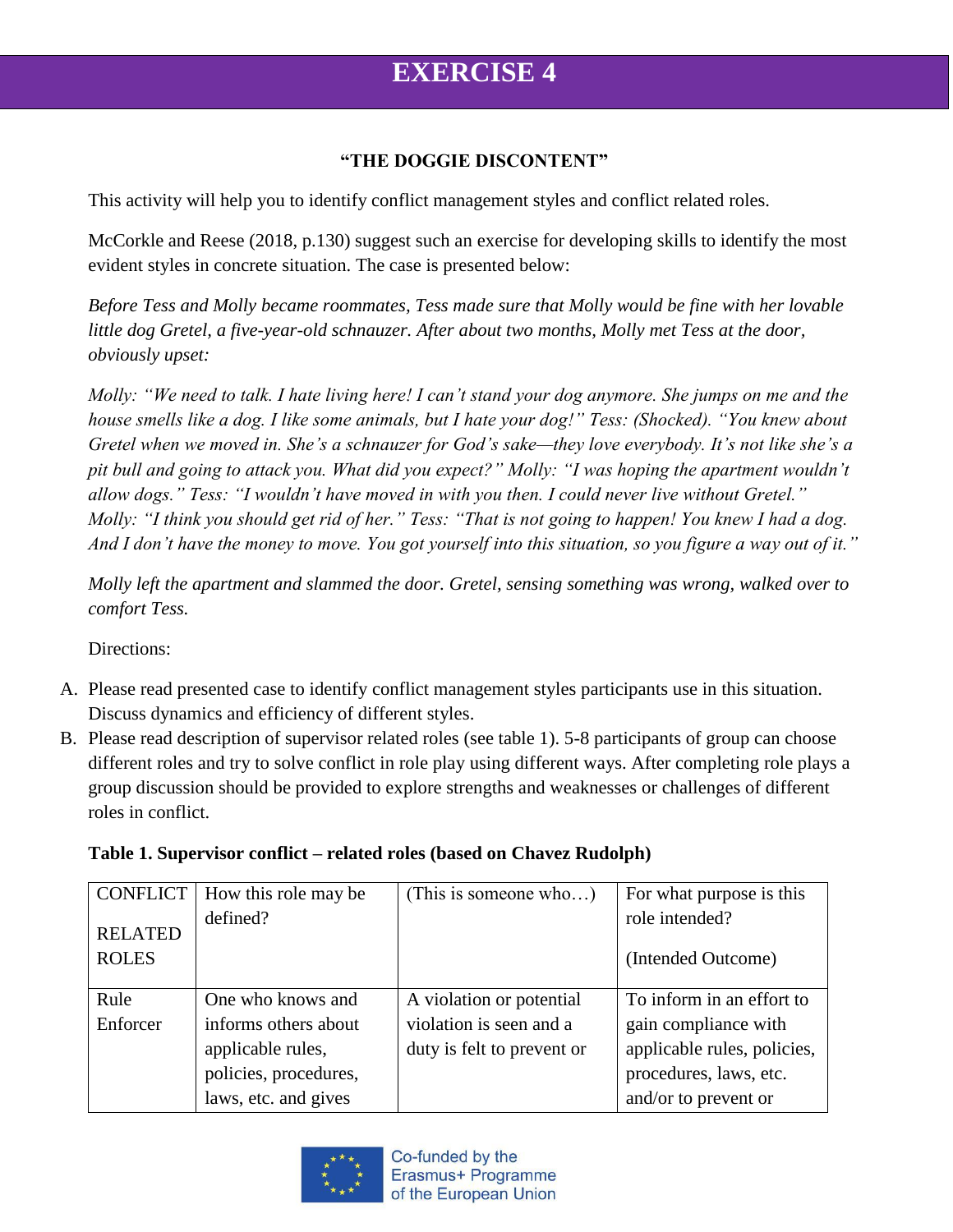|             | people clear<br>expectations about how<br>to comply with them.                                                                                                     | correct violations to the<br>extent possible.                                                                                                                                                                                                                                                                      | correct violations. (Note:<br>This may require the<br>administration of<br>consequences.)                                                                          |
|-------------|--------------------------------------------------------------------------------------------------------------------------------------------------------------------|--------------------------------------------------------------------------------------------------------------------------------------------------------------------------------------------------------------------------------------------------------------------------------------------------------------------|--------------------------------------------------------------------------------------------------------------------------------------------------------------------|
| Mediator    | Neutral party who<br>assists others in the<br>resolution of their<br>conflicts by providing a<br>structured process to<br>help them reach<br>agreements.           | Leader does not have a<br>vested interest in the<br>outcome other than to see<br>agreements reached<br>between conflicting<br>parties. This could be<br>chosen because the leader<br>wants the process by<br>which disputing parties<br>interact to be effective<br>(i.e., manageable,<br>productive, respectful). | To help others reach<br>agreements to resolve<br>their disputes<br>The best decision will<br>come from the disputing<br>parties making the<br>decision themselves. |
| Arbitrator  | Decision-maker who<br>determines how a<br>conflict will be resolved                                                                                                | Leader has delegated<br>decision making authority<br>and/or content area<br>knowledge and utilizes<br>authority to resolve a<br>conflict, especially when<br>time is limited.                                                                                                                                      | To make a decision to<br>resolve a conflict                                                                                                                        |
| Facilitator | Leader<br>helps<br>groups<br>identify issues and make<br>decisions by providing a<br>process for discussion.                                                       | A group needs assistance<br>in identifying issues and<br>making<br>decisions<br>but<br>doesn't need the kind of<br>tightly controlled process<br>provided by mediation.                                                                                                                                            | To allow group members<br>to have input and to help<br>a group make decisions<br>about how they will be<br>resolved.<br>Participation<br>and buy-in are important. |
| Negotiator  | Leader by helping all<br><i>(including)</i><br>parties<br>her/himself) to identify<br>interests and options to<br>achieve<br>"win-win"<br>$\mathbf{a}$<br>outcome. | Leader cares about both the<br>content<br>and<br>the<br>relationship(s) involved in<br>the dispute.                                                                                                                                                                                                                | To gain the cooperation<br>others<br>resolve<br>of<br>to<br>disputes in a mutually<br>satisfactory manner                                                          |
| Coach       | Leader<br>educates<br><b>or</b><br>advises disputing parties<br>about<br>options<br>and                                                                            | Leader sees the need for a<br>disputing party to be more<br>effective in negotiating<br>with others or when the                                                                                                                                                                                                    | To assist and advise a<br>disputing<br>party<br>to<br>negotiate<br>more                                                                                            |

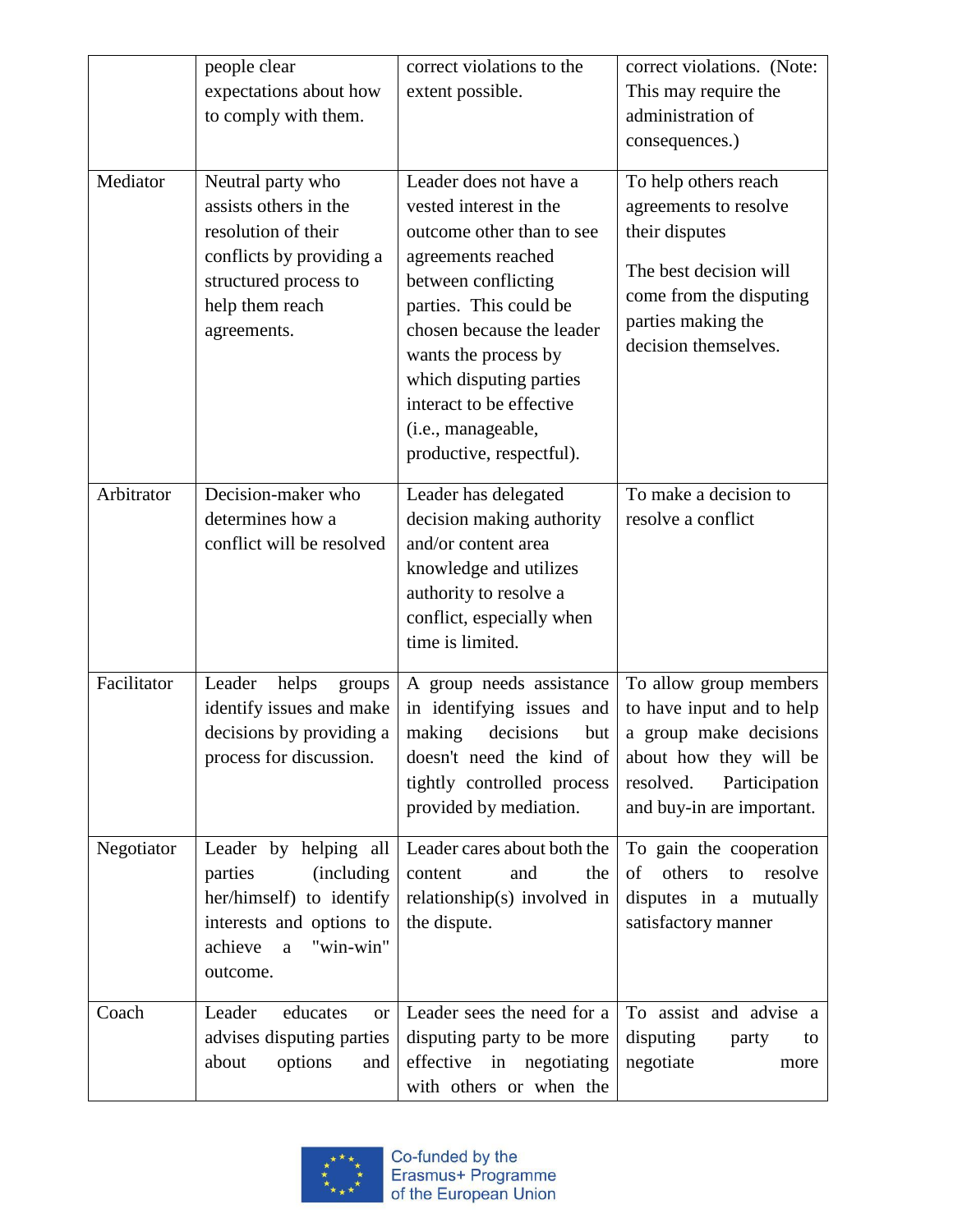|                     | strategies for negotiating<br>effectively.                                                                                                                                                                          | disputing party wants to be<br>effective<br>more<br>in<br>negotiating with others.                                                                                                                                                                                                                                                                                                                                        | effectively when conflicts<br>arise.                                                                                                                                                         |
|---------------------|---------------------------------------------------------------------------------------------------------------------------------------------------------------------------------------------------------------------|---------------------------------------------------------------------------------------------------------------------------------------------------------------------------------------------------------------------------------------------------------------------------------------------------------------------------------------------------------------------------------------------------------------------------|----------------------------------------------------------------------------------------------------------------------------------------------------------------------------------------------|
| Referral<br>Agent   | Leader<br>listens<br>to<br>disputing party and then<br>with the disputing party<br>determines<br>the<br>appropriate individual,<br>department, agency, etc.<br>most able to assist with<br>his/her particular need. | Leader<br>does<br>have<br>not<br>expertise in the content<br>and/or<br>additional<br>area<br>information is needed by<br>disputing party to<br>the<br>resolve his/her conflict.<br>This role may be especially<br>called for when a disputing<br>emotional<br>needs<br>party<br>support and a counsellor is<br>called for -- which in<br>regards to conflict, in most<br>cases, is not an appropriate<br>role for leader. | Assist the disputing party<br>obtain the needed<br>to<br>services<br>necessary<br>to<br>resolve the conflict or to<br>obtain<br>while<br>support<br>working<br>through<br>the<br>conflict.   |
| Investigator        | Leader makes inquiries,<br>conducts research, etc. in<br>order<br>obtain<br>to<br>additional<br>information<br>necessary to resolve a<br>conflict.                                                                  | Leader or disputing parties<br>additional<br>require<br>information, or additional<br>information<br>would<br>be<br>helpful, in order to resolve<br>a conflict.                                                                                                                                                                                                                                                           | Obtain<br>additional<br>information.<br>(Note:<br>Often times<br>the leader<br>will<br>in<br>serve<br>an<br>investigator role and then<br>move into one of the other<br>roles listed above.) |
| Shuttle<br>diplomat | "g0"<br>Serves<br>as a<br>between" in an attempt<br>conflicts<br>resolve<br>to<br>between two parties.                                                                                                              | Parties in conflict do not   To help others reach<br>wish to occupy the same<br>physical<br>space<br>simultaneously or<br>you<br>determine that for safety<br>reasons it is best for the two<br>parties not to occupy the<br>physical<br>space<br>same<br>simultaneously.                                                                                                                                                 | agreements<br>resolve<br>to<br>their disputes                                                                                                                                                |